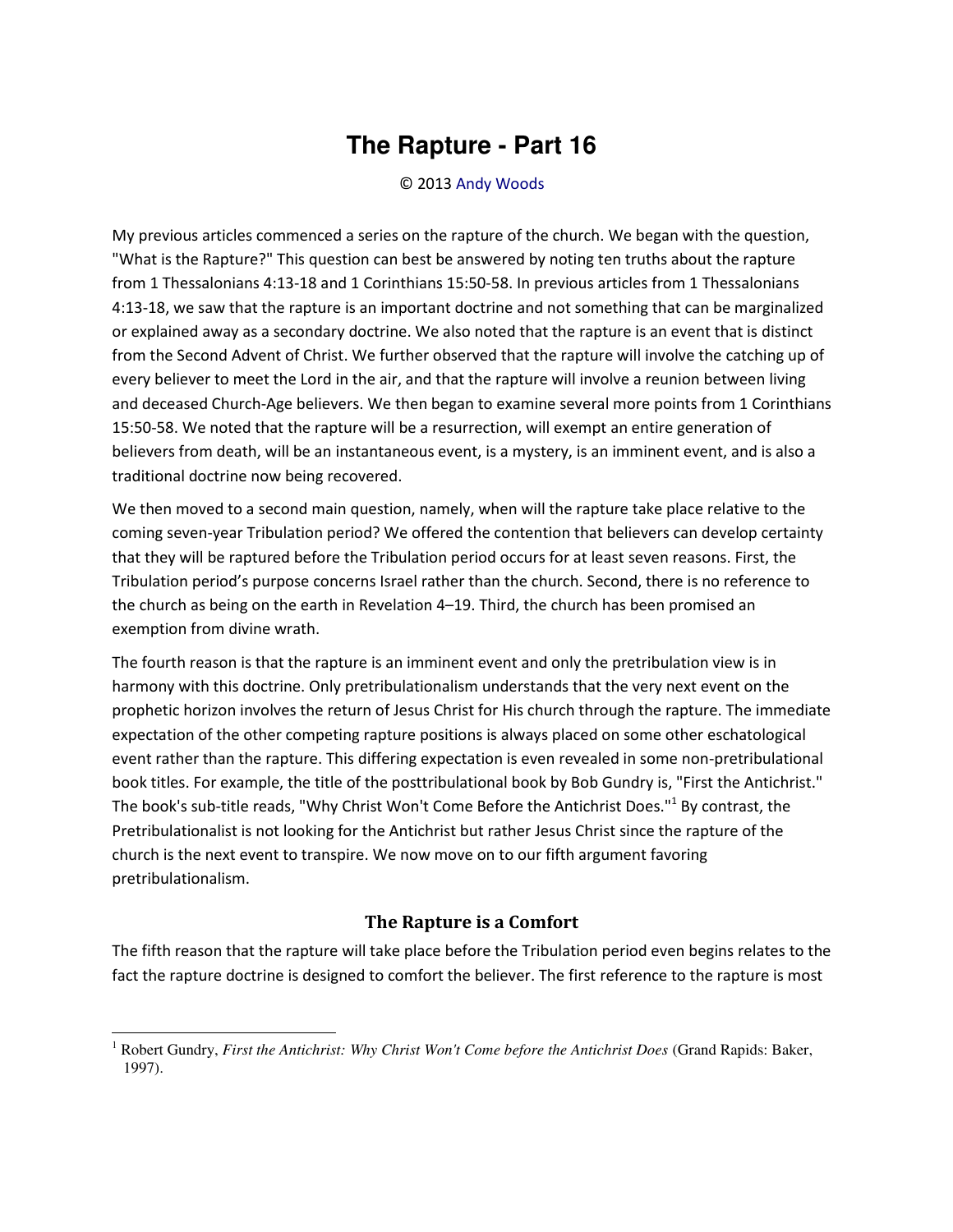likely found in the Upper Room Discourse through Christ's words as recorded in John 14:1-4.<sup>2</sup> Notice how Christ begins this section with words of comfort. In John 14:1, He says, "Do not let your heart be troubled; believe in God, believe also in Me." Perhaps the most specific treatment of the rapture is found in 1 Thessalonians 4:13-18. Again, notice how Paul concludes this section with words of comfort. In 1 Thessalonians 4:18, he writes, "Therefore comfort one another with these words." Titus 2:13 similarly associates comfort with the return of Christ for His church by referring to the rapture as the "blessed hope." This verse says, "looking for the blessed hope and the appearing of the glory of our great God and Savior, Christ Jesus."

Some become confused how the rapture can possibly comfort since they incorrectly associate the "thief in the night" imagery with the rapture. Since a thief breaking into one's house in the middle of the night is a harmful and negative occurrence, people misassociate such negativity with the rapture. However, the New Testament never analogizes the rapture with the coming of a thief. While the New Testament uses "thief" imagery seven times (Matt. 24:43; Luke 12:39; 1 Thess. 5:2,4; 2 Pet. 3:10; Rev. 3:3; 16:15), none of these references contextually allude to the rapture.<sup>3</sup> For example, Matthew 24:43 and Luke 12:39 both refer to the need for the nation of Israel to remain faithful to the Lord and watchful of His return in the midst of the coming seven-year Tribulation period unlike those Jews that failed to recognize Christ at His First-Advent. Similarly, the context of 1 Thessalonians 5:2, 4 speaks of those unsuspecting unbelievers who are caught off guard by the judgment attached to the eschatological Day of the Lord. Moreover, 2 Peter 3:10 has nothing to do with the rapture or any other Church-Age event, but rather with the dissolving of the present order subsequent to the Millennial Kingdom and Great White Throne Judgment (Rev. 20:1-15; 21:1) just prior to the Eternal State (2 Pet. 3:13; Rev. 21–22). In addition, Revelation 3:3 likely refers to the imminent discipline by Christ (Heb. 12:5-11) soon to be imposed upon the wayward and carnal Sardis church. Finally, since Revelation 16:15 appears parenthetically between the sixth and seventh bowl judgments, it is an exhortation for the Tribulation saints to be watching for the soon-return of Christ at the end of the seven-year Tribulation period. In sum, when all of the New Testament data is considered, the rapture is a comforting event that the Church-Age believer is to look forward to rather than a negative event to be dreaded.

What does this notion of comfort and hope have to do with the doctrine of pretribulationalism? Recall the various views on the timing of the rapture relative to the impending Tribulation period. At least four differing perspectives exist. **First**, *pretribulation* rapturism holds that the rapture will occur before the Tribulation period even begins. **Second**, *midtribulation* rapture theory asserts that the rapture will take place in the middle of the coming Tribulation period. **Third**, *posttribulationalism* contends that the rapture will take place at the end of the coming Tribulation period. This view typically sees no distinction between the rapture and the Second Advent and thus seeks to harmonize all references to Christ's return as taking place at the end of the future Tribulation period. **Fourth**, *prewrath* rapturism

 $\overline{a}$ <sup>2</sup> For an exegetical defense of the reality that Christ spoke of the rapture in John 14:1-4, see Andy Woods, "Jesus and the Rapture," online: www.pre-trib.org, accessed 27 August 2013, 20-48.

<sup>3</sup> Thomas Ice, "A Thief in the Night," *Pre-Trib Perspectives* 8, no. 3 (August 2013): 1, 4-5.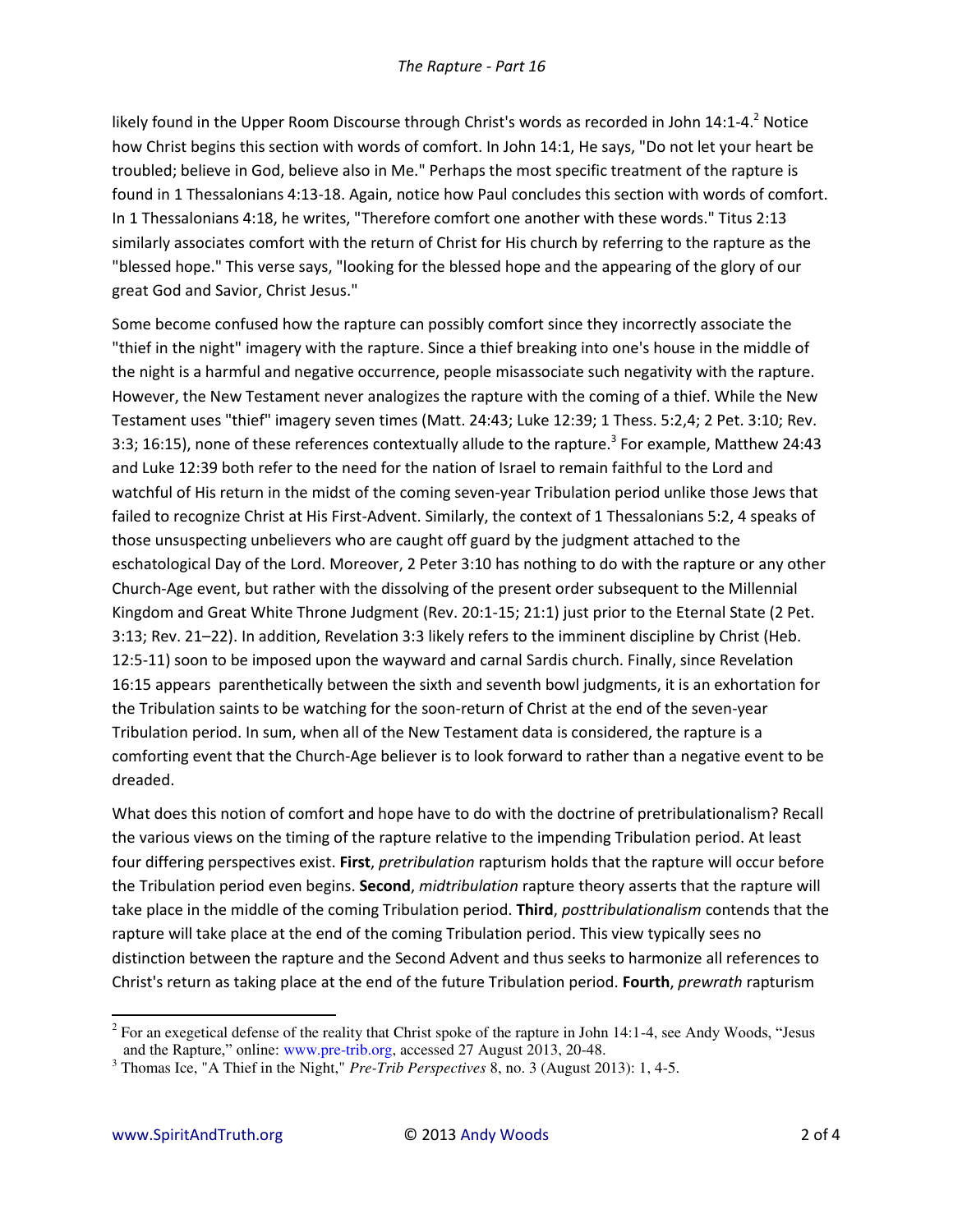maintains that, because the wrath of God does not begin until the final twenty-five percent of the Tribulation period, the church will be present for the first three quarters of the Tribulation period only to be raptured to heaven just before the wrath of God is poured out during the Tribulation's final twenty-five percent.

Notice that only *pretribulationalism* is in harmony with the concept of comfort. Unlike pretribulationalism, all of the other rapture positions convey a list of prophetic judgments that must first transpire before the rapture can occur. Only *pretribulationalism* teaches that the rapture will take place before these judgments can occur. *Midtribulationalism,* for example, contends that the Church-Age believer must first endure 42 months of hell on earth and assuming that he is not martyred by the beast, only then does he have the hope of participating in the rapture. How is such a scenario consistent with the New Testament passages describing the rapture as a comforting, hopeful, and blessed event (John 14:1; 1 Thess. 4:18; Titus 2:13)? The other rapture positions create even more disharmony with the comfort of the rapture since they place the Church-Age believer into either three quarters (*prewrath* rapturism) or all of the Tribulation (*posttribulational* rapturism).

Thus, only *pretribulationalism* teaches that the rapture is a comfort since only this view promises the church a complete exemption from the horrors of the Tribulation period. In the following stanza, Donald Grey Barnhouse well captured the idea that only *pretribulationalism* is consistent with the promises of imminency and comfort:<sup>4</sup>

Jesus may come today, Glad day! Glad day! And I would see my friend; Dangers and troubles would end If Jesus should come today. Glad day! Glad day! Is it the crowning day? I'll live for today, nor anxious be, Jesus, my Lord, I soon shall see; Glad day! Glad day! Is it the crowning day?

By way of parody, Dr. Barnhouse also pointed out that if the midtrib or posttrib advocates sang this song, it would instead have to say:

Jesus can't come today, Sad day! Sad day! And I won't see my friend; Dangers and troubles won't end Because Jesus can't come today. Sad day! Sad day! Today is not the crowning day? I won't live for today, and anxious I'll be, The Beast and the False Prophet I soon shall see, Sad day! Sad day! Today is not the crowning day?

 $\overline{\phantom{0}}$ 

<sup>4</sup> Cited in Mark Hitchcock, "An Overview of Pretribulational arguments," online: www.pre-trib.org, accessed 27 August 2013, 29-30.